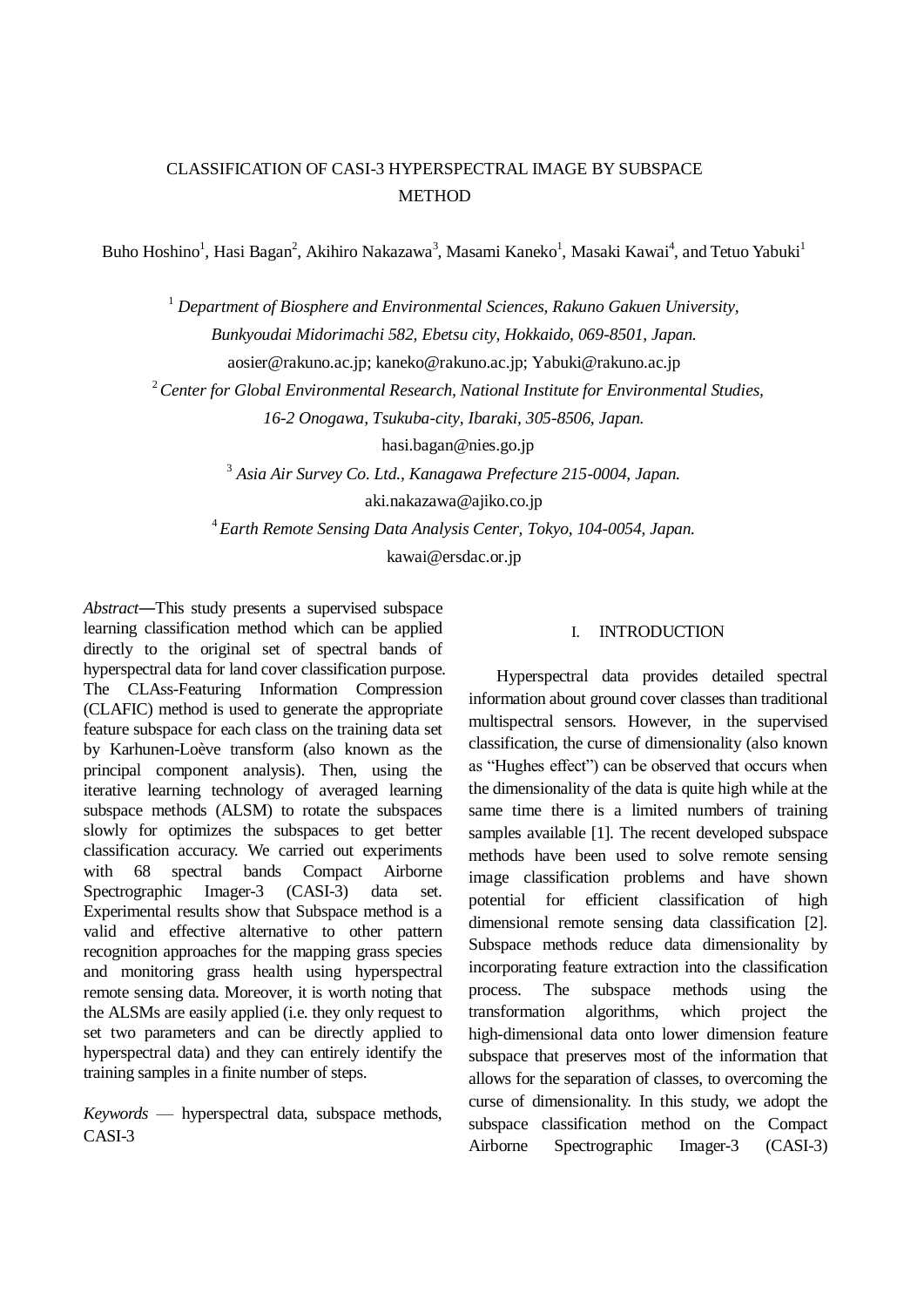Hyperspectral data to identify different grass species and monitoring grass health.

## II. SUBSPACE METHODS

The subspace method is supervised classification method. In this method, each pixel is represented in terms of *n* features or measurements and is viewed as a point in an *n*-dimensional space. In the subspace methods, the primary model for a class is a subspace. Each class is represented by a subspace spanned by a group of basis vectors, and the classification criterion for input pattern is its distance from the class subspace. We assume that a hyperspectral data of a given site is available, containing *n* bands, that implicit pixels were *n*-dimensional vector. And assume the user defined

classes of  $\omega^{(1)}, \omega^{(2)}, \cdots, \omega^{(c)}$  appears. A set of

labeled pixels for all such classes should also be available, divided into a training data set and a test data set. The objective is to establish subspaces in the feature space which separate samples belonging to different classes. The effectiveness of the subspace space is determined by how well samples from different classes can be separated.

The basic Subspace method is called class-featuring information compression (CLAFIC) [3], the procedure of which is as follows.

Let *n* be the number of input feature dimension, which is equal to the number of bands; let  $\varphi_{ki}$  ( $1 \le i \le r$ ,  $1 \leq k \leq c$ ) be the basis vectors of the subspace of class  $\omega^{(k)}$  which are computed from class training samples by *QR* eigenvalue and eigenvector solve algorithms; here *r* denote the subspace dimension and *c* denote the number of classes. The dimensionalities of class subspaces are decided in the CLAFIC stage and then

are kept constant during the learning process. The calculation of projection length of pixel  $x$  in subspace

of class  $\omega^{(k)}$  is given by

$$
P_k = \sum_{i=1}^r (x, \varphi_{k,i})^2 / ||x||^2 \qquad (1)
$$

After compute the projection length between the

pixel *x* and each subspace, then label pixel *x* into the classes that have the largest projection length.

The misclassifications occur in CLAFIC is mainly due to overlap of class subspaces. To separate subspace from each other, averaged learning subspace methods (ALSM) have been proposed [3] [4]. In ASLM, the class subspaces are slowly rotated to reduce the overlap between subspaces. The ALSM is described as follows:

At the iteration *t*, the conditional correlation matrix is computed by

$$
P_t^{(i,j)} = \sum_x \left\{ xx^T \middle| x \in \omega^{(i)}, x \mapsto \omega^{(j)} \right\} \tag{2}
$$

symbol  $\mapsto$  denotes the training sample *x* belongs to class  $\omega^{(i)}$  that has been misclassified into class  $\omega^{(j)}$ .

Once the conditional correlation matrix was generated, the correlation matrix for class  $\omega^{(i)}$  are updated as follows:

lated as follows:  
\n
$$
P_t^{(i)} = P_{t-1}^{(i)} + \alpha \sum_{j=1, j \neq i}^{c} P_t^{(i,j)} - \beta \sum_{j=1, j \neq i}^{c} P_t^{(j,i)}
$$
\n(3)

where  $\alpha$  and  $\beta$  are learning parameters both usually have small positive constant values. Then, calculate the eigenvalues and eigenvectors of  $P_t^{(i)}$  to generate new subspace of class  $\omega^{(i)}$  [5]. The iterations will end when either the entire training data are fully recognized or the maximum number of iterations has been reached. Selecting both the subspace dimension and learning parameters is important in the subspace training phase. Usually, when choose the subspace dimensions for each class as the same value and set the two learning parameters equal to each other in ALSM, the recognition accuracy can reach higher [2].

#### III. EXPERIMENTAL RESULTS

### *A. Study Area and Data Set*

The CASI-3 Hyperspectral data acquired on July 30, 2008 during 10:36~10:39 a.m. Tokyo standard time for a study site at Field Production Science Center (University Campus Farm), Rakuno Gakuen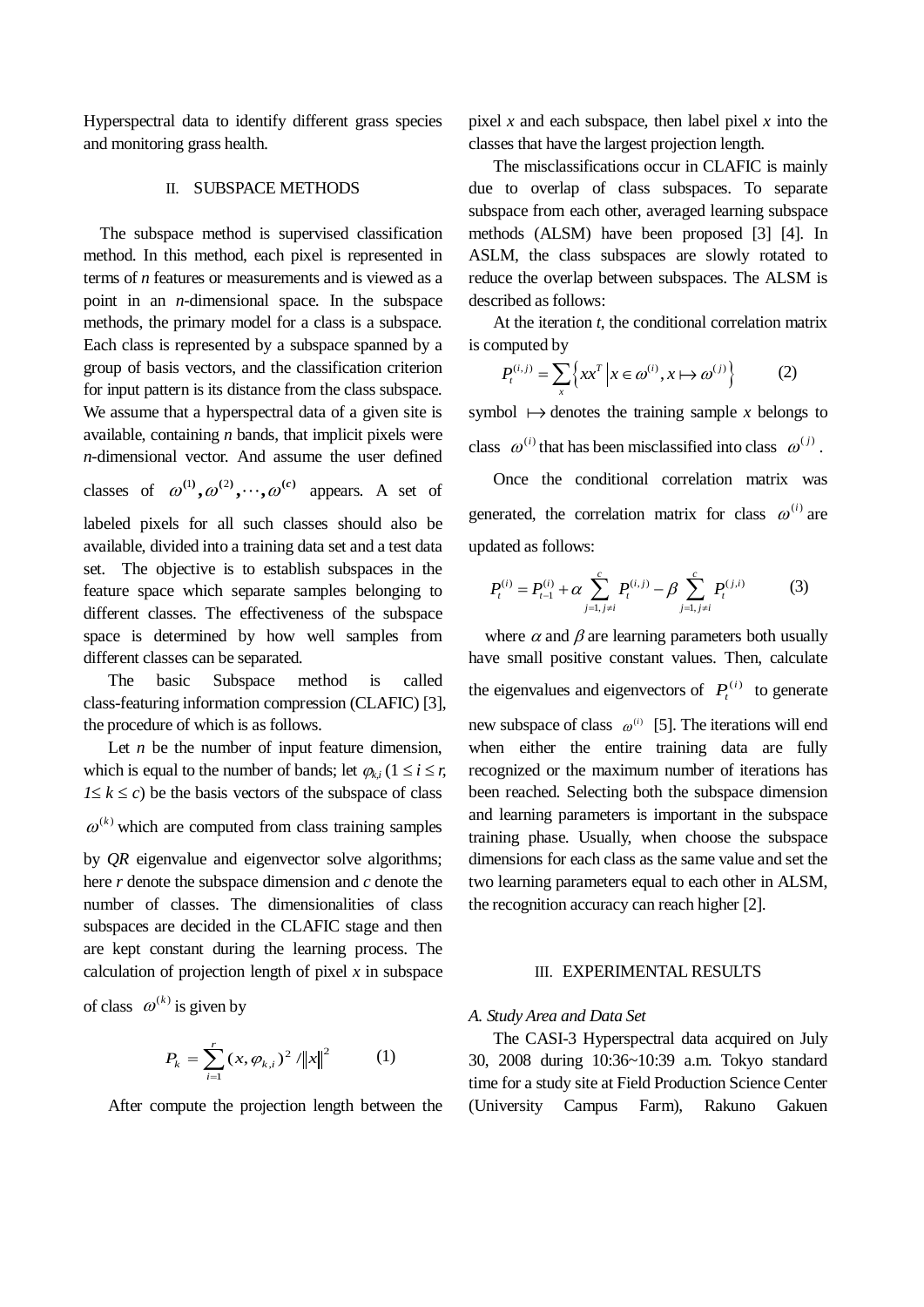University, Japan (Fig. 1). Table 1 presents the training and test data set used for classification.



Fig. 1 Location of the study area. The right side image shows the full scene CASI-3 data set (RGB =central wavelength: 636.73, 549.81 and 433.12 nm).

### TABLE I

# DESCRIPTION OF LAND-COVER CLASSES AND NUMBER OF TRAINING AND TEST SAMPLES IN THE **EXPERIMENTS**

| <b>Class</b>                         | <b>Training samples</b> | <b>Test samples</b> |  |  |  |  |
|--------------------------------------|-------------------------|---------------------|--|--|--|--|
| C1. Water                            | 563                     | 336                 |  |  |  |  |
| C <sub>2</sub> . Woods               | 881                     | 560                 |  |  |  |  |
| C <sub>3</sub> . Roofs               | 629                     | 390                 |  |  |  |  |
| C <sub>4</sub> . Grass <sub>01</sub> | 566                     | 404                 |  |  |  |  |
| $C5.$ Grass $02$                     | 458                     | 295                 |  |  |  |  |
| C <sub>6</sub> . Grass <sub>03</sub> | 741                     | 302                 |  |  |  |  |
| C7.Grass04                           | 493                     | 388                 |  |  |  |  |
| $C8.$ Grass $05$                     | 439                     | 333                 |  |  |  |  |
| C <sub>9</sub> . Grass <sub>06</sub> | 568                     | 380                 |  |  |  |  |
| C10.Grass07                          | 469                     | 287                 |  |  |  |  |
| $C11.$ Grass08                       | 365                     | 274                 |  |  |  |  |
| C <sub>12</sub> . Bare               | 1026                    | 706                 |  |  |  |  |
| C <sub>13</sub> . Road               | 704                     | 466                 |  |  |  |  |
| $C14.$ Grass09                       | 1216                    | 707                 |  |  |  |  |
| $C15.$ Grass $10$                    | 338                     | 162                 |  |  |  |  |
| Total                                | 9456                    | 5990                |  |  |  |  |

The CASI-3 was operated in hyperspectral mode, with a ground spatial resolution of 1.5 m. The spectral configuration of the sensor was set to consist of 68 spectral channels each about 10 nm in width spanning the spectrum from 403 to 1058 nm.



Fig. 2 Plots of the accuracy rate vs. the number of iterations for the training and test samples.



Fig. 3 Classification map obtained with the fixed subspace method. The subspace dimension was 7 and both learning parameters were 0.25.

The test samples were not joined to the training process, but were used only to assess the classification accuracy. Here we used the fixed dimension of 7 with both learning parameters set to 0.25. The classification accuracy on test dataset was 91.2% when training was over (at 122), however the best test data accuracy of 91.6% was reached at traitraining iteration was 37. As shown in Fig. 2, the accuracy of the training and testing data set increases steadily with the learning iteration. When the training data is convergent of 100% accuracy, the classification accuracy of test set almost increases or